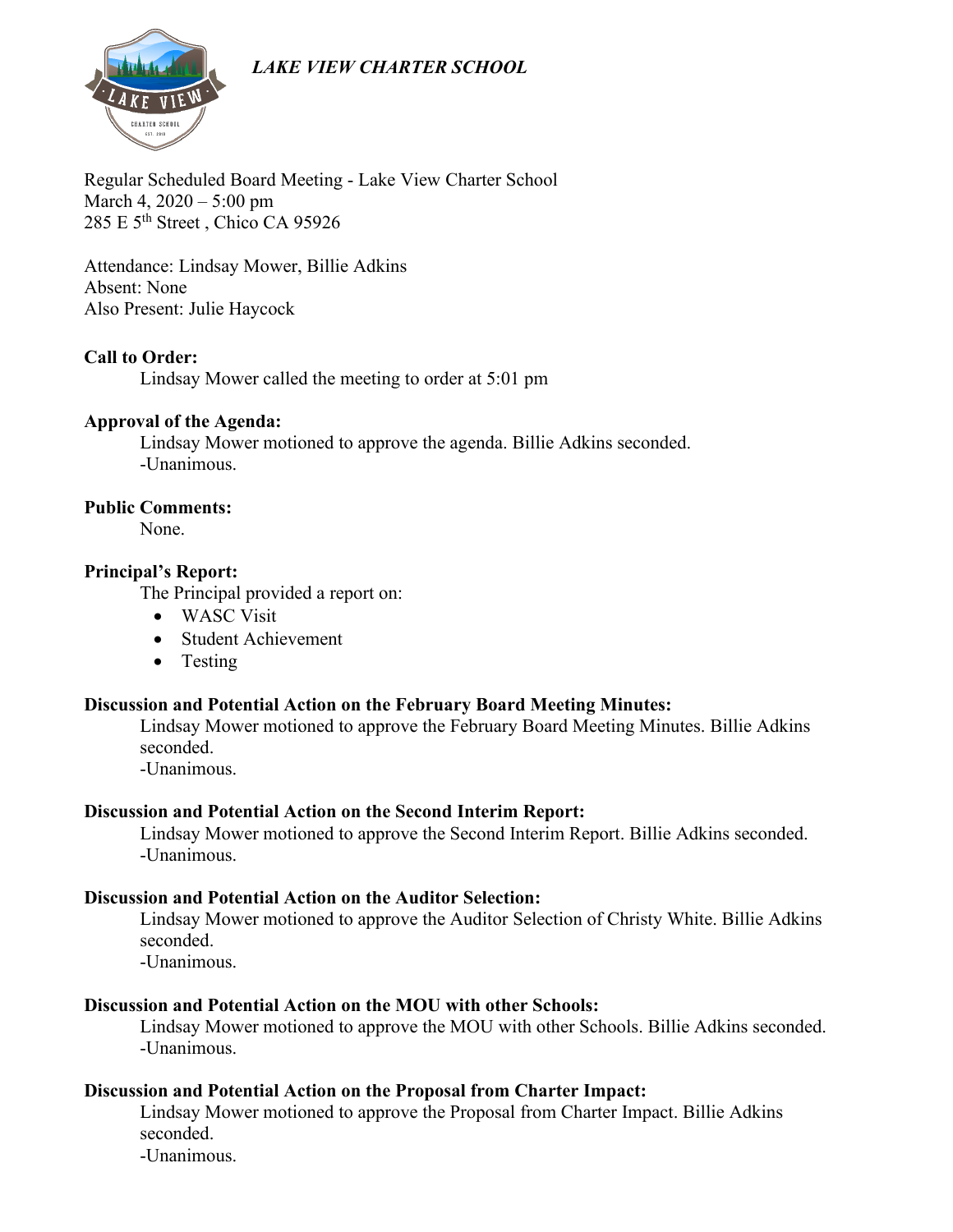# *LAKE VIEW CHARTER SCHOOL*



## **Discussion and Potential Action on the Growth Projections and Enrollment Windows:**

Lindsay Mower motioned to approve the Growth Projections and Enrollment Windows. Billie Adkins seconded.

-Unanimous.

## **Discussion and Potential Action on the Instructional Funds Depreciation Chart:**

Lindsay Mower motioned to approve the Instructional Funds Depreciation Chart. Billie Adkins seconded.

-Unanimous.

## **Discussion and Potential Action on the 2020-2021 School Calendar:**

Lindsay Mower motioned to approve the 2020-2021 School Calendar. Billie Adkins seconded. -Unanimous.

## **Discussion and Potential Action on the Teacher Employment Contract:**

Lindsay Mower motioned to approve the Teacher Employment Contract. Billie Adkins seconded. -Unanimous.

## **Discussion and Potential Action the Lottery Policy:**

Lindsay Mower motioned to approve the Lottery Policy. Billie Adkins seconded. -Unanimous.

## **Discussion and Potential Action on the Homeless Education Policy:**

Lindsay Mower motioned to approve the Homeless Education Policy. Billie Adkins seconded. -Unanimous.

## **Discussion and Potential Action on the Work Sample Policy:**

Lindsay Mower motioned to approve the Work Sample Policy. Billie Adkins seconded. -Unanimous.

## **Discussion and Potential Action on the Identification of Individuals for 504 Policy:**

Lindsay Mower motioned to approve the Identification of Individuals for 504 Policy. Billie Adkins seconded.

-Unanimous.

## **Discussion and Potential Action on the Identification of Individuals for Special Education Policy:**

Lindsay Mower motioned to approve the Identification of Individuals for Special Education Policy. Billie Adkins seconded.

-Unanimous.

## **Discussion and Potential Action on the Individual Education Program Policy:**

Lindsay Mower motioned to approve the Individual Education Program Policy. Billie Adkins seconded.

-Unanimous.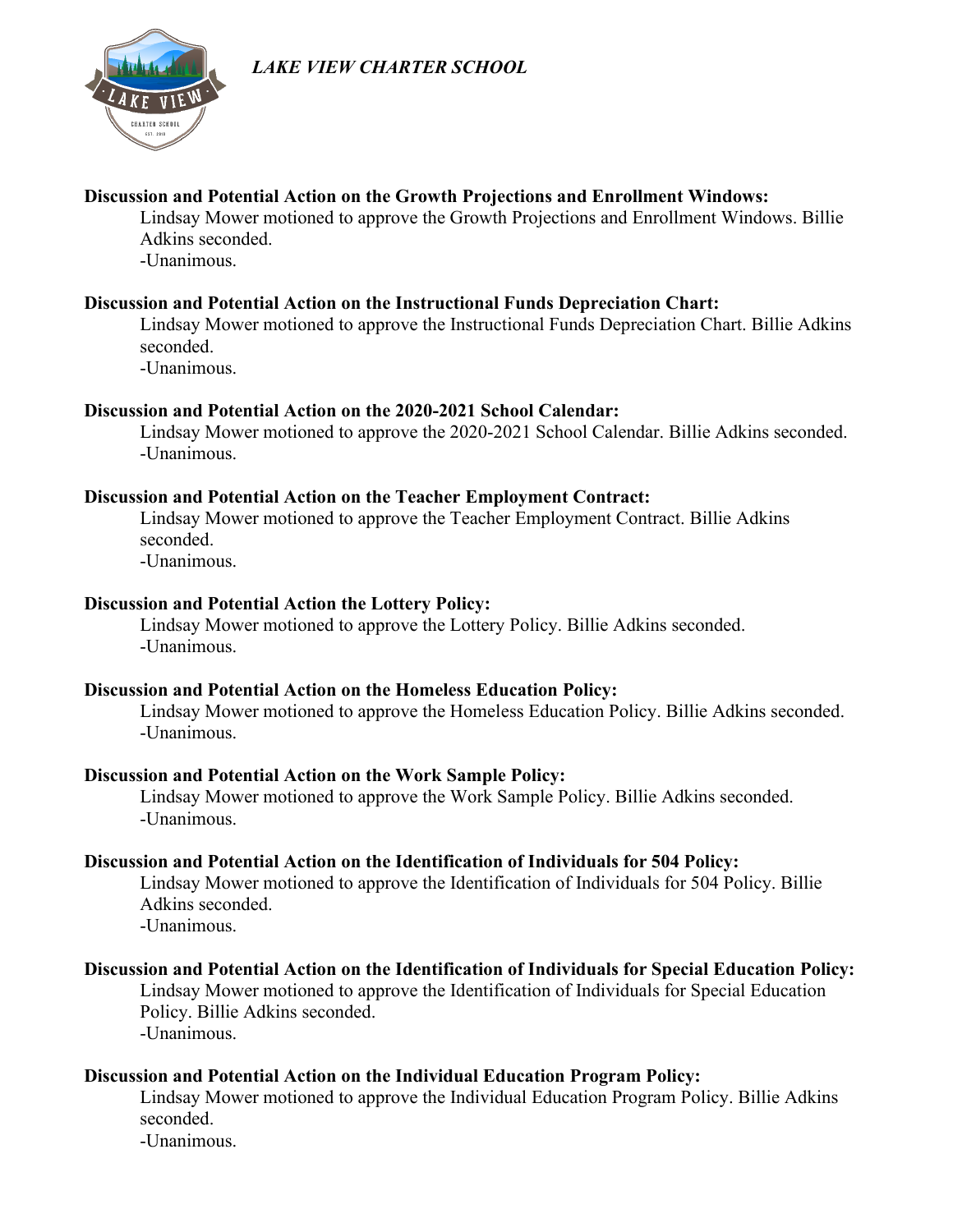## *LAKE VIEW CHARTER SCHOOL*



## **Discussion and Potential Action on the Individual Education Program Administrative Regulation:**

Lindsay Mower motioned to approve the Individual Education Program Administrative Regulation. Billie Adkins seconded. -Unanimous.

## **Discussion and Potential Action on the Procedural Safeguards and Complaint Policy:**

Lindsay Mower motioned to approve the Procedural Safeguards and Complaint Policy. Billie Adkins seconded.

-Unanimous.

## **Discussion and Potential Action on the Procedural Safeguards and Complaint Administrative Regulation:**

Lindsay Mower motioned to approve the Procedural Safeguards and Complaint Administrative Regulation. Billie Adkins seconded. -Unanimous.

## **Discussion and Potential Action on the Transportation for Students with Disabilities Policy:**

Lindsay Mower motioned to approve the Transportation for Students with Disabilities Policy. Billie Adkins seconded.

-Unanimous.

## **Discussion and Potential Action on the School Accountability Report Card (SARC):**

Lindsay Mower motioned to approve the School Accountability Report Card (SARC). Billie Adkins seconded.

-Unanimous.

## **Discussion and Potential Action on the Nomination and Appointment of Board Members:** No action taken.

# **Discussion and Potential Action on the Board Meeting Calendar:**

Lindsay Mower motioned to approve the Board Meeting Calendar of the Third Wednesday of each month at 5:00 pm. Billie Adkins seconded. -Unanimous.

# **Announcement of Next Regular Scheduled Board Meeting:**

The Next Regular Scheduled Board Meeting is April 22, 2020 at 5:00 pm.

# **Adjournment:**

Lindsay Mower motioned to adjourn the meeting at 6:13 pm. Billie Adkins seconded. -Unanimous.